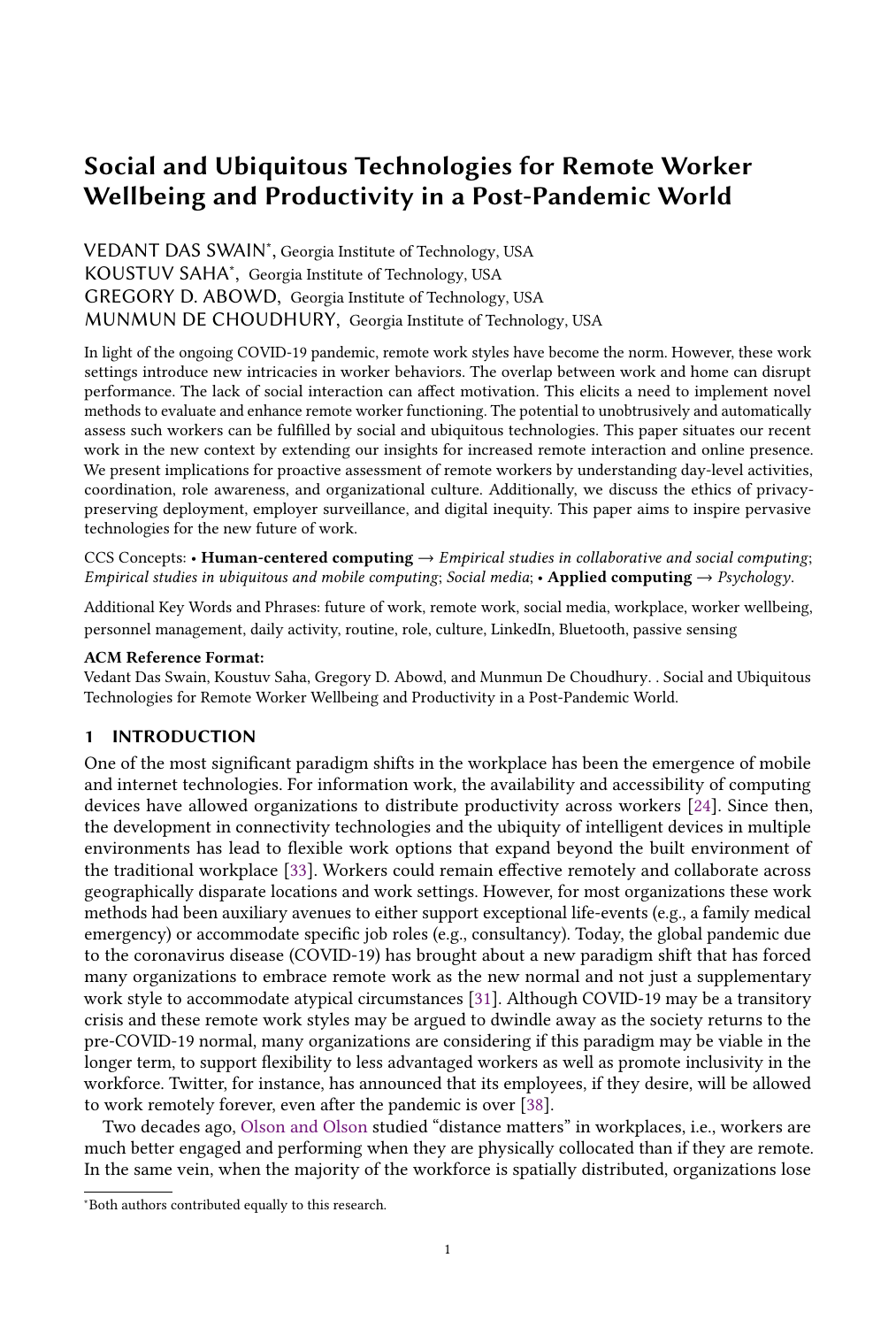regular supervision of workers, making it challenging to evaluate worker needs [\[84\]](#page-10-0). Therefore, organizations need to consider new ways to assess, support, and improve worker performance and wellbeing. Manual evaluation of workers has limitations of scaling and subjective biases [\[29,](#page-8-3) [40,](#page-9-2) [78\]](#page-10-1). The backdrop of a pandemic and remote work may also increase the challenges of conducting such evaluations that require face-to-face physical interactions [\[82\]](#page-10-2). This has been the key motivation to explore pervasive technologies to understand worker outcomes in unobtrusive and automatic ways [\[8,](#page-7-0) [9,](#page-7-1) [17,](#page-8-4) [46,](#page-9-3) [52,](#page-9-4) [55,](#page-9-5) [69,](#page-10-3) [73\]](#page-10-4). This new future of work thus draws on many years of effort in the computer supported cooperative work (CSCW) and human-computer interaction (HCI) community towards augmenting worker collaboration, coordination, and engagement [\[47,](#page-9-6) [53,](#page-9-7) [56,](#page-9-8) [76\]](#page-10-5). The changing circumstances and work settings also call for rethinking how to adapt these technologies for better assessment and understanding of worker behavior.

This paper contextualizes the potential of leveraging pervasive technologies for this new work paradigm to enable new forms of personnel management. Pervasive technologies include ubiquitous technologies such as wearables, bluetooth, and smartphone based sensors, as well as online technologies such as social media and crowd-contributed online platforms — these technologies have shown significant promises for passively understanding wellbeing both longitudinally and at scale [\[10,](#page-8-5) [19,](#page-8-6) [45,](#page-9-9) [50,](#page-9-10) [55,](#page-9-5) [63,](#page-10-6) [66–](#page-10-7)[68,](#page-10-8) [76\]](#page-10-5). In particular, we draw on some of our recent work to discuss how they can be reconsidered and adapted. These include, 1) incorporating temporally-varying dynamic activities and going beyond static personality-based assessments, 2) understanding worker coordination and routine amidst social distancing and absence of physical collocation, 3) inferring role awareness and adjusting role requirements, and 4) assessing work culture by leveraging crowdcontributed employee experiences. We conclude by discussing some of the major challenges and risks that may be exerted in deploying these technologies, such as the complexities of employer surveillance and digital divide in technology access.

# 2 MOVING BEYOND STATIC PERSONALITY: INCORPORATING TEMPORALLY-VARYING ACTIVITY

Personality has been one of the most robust constructs to forecast job performance and other work-related outcomes [\[1,](#page-7-2) [60\]](#page-9-11). Depending on the nature of work, personality traits in themselves can predict a worker's functioning (e.g., high conscientiousness reflects the propensity to be orderly and responsible in any situation [\[4,](#page-7-3) [6\]](#page-7-4), while high extraversion is considered favorable for client-facing roles [\[6\]](#page-7-4). The Asendorpf–Robins–Caspi (ARC) typology [\[14\]](#page-8-7) describes that certain configurations of personality traits are more desirable. For instance, individuals typified as "resilient" are considered role models because of their adaptability [\[25\]](#page-8-8). In contrast, individuals described as the "undercontrolled" type are relatively antisocial, thus making their anticipated work functions less desirable [\[14\]](#page-8-7). Since personality is less sensitive to change, one could argue that remote settings would not disrupt worker functioning. However, personality alone does not entirely explain worker outcomes. This idea was originally postulated by theoretical frameworks that incorporate a worker's dynamic activities [\[21,](#page-8-9) [72\]](#page-10-9). Therefore, organizations require methods to evaluate how situational differences explain worker performance beyond what their personality can describe.

Advancement in passive technologies has found evidence that a worker's temporally-varying (e.g., day-level) activities are indeed associated with their performance. A survey of worker's physical movement has found that higher movement is related to an increase in task satisfaction and creative thinking [\[43\]](#page-9-12). In comparison to a workplace, work-from-home provides fewer natural opportunities to move (e.g., meetings in different floors, coffee and lunch breaks, or collaborating at a colleague's desk). Such behaviors can be automatically sensed with the help of passive sensors in worker devices (e.g., smartphones and workstation logs) [\[10\]](#page-8-5). Proximity sensors have been deployed in workspaces to investigate the importance of movement or more specifically the diversity in workspaces [\[57\]](#page-9-13). Therefore, organizations have an incentive to promote physical movement and suggest workers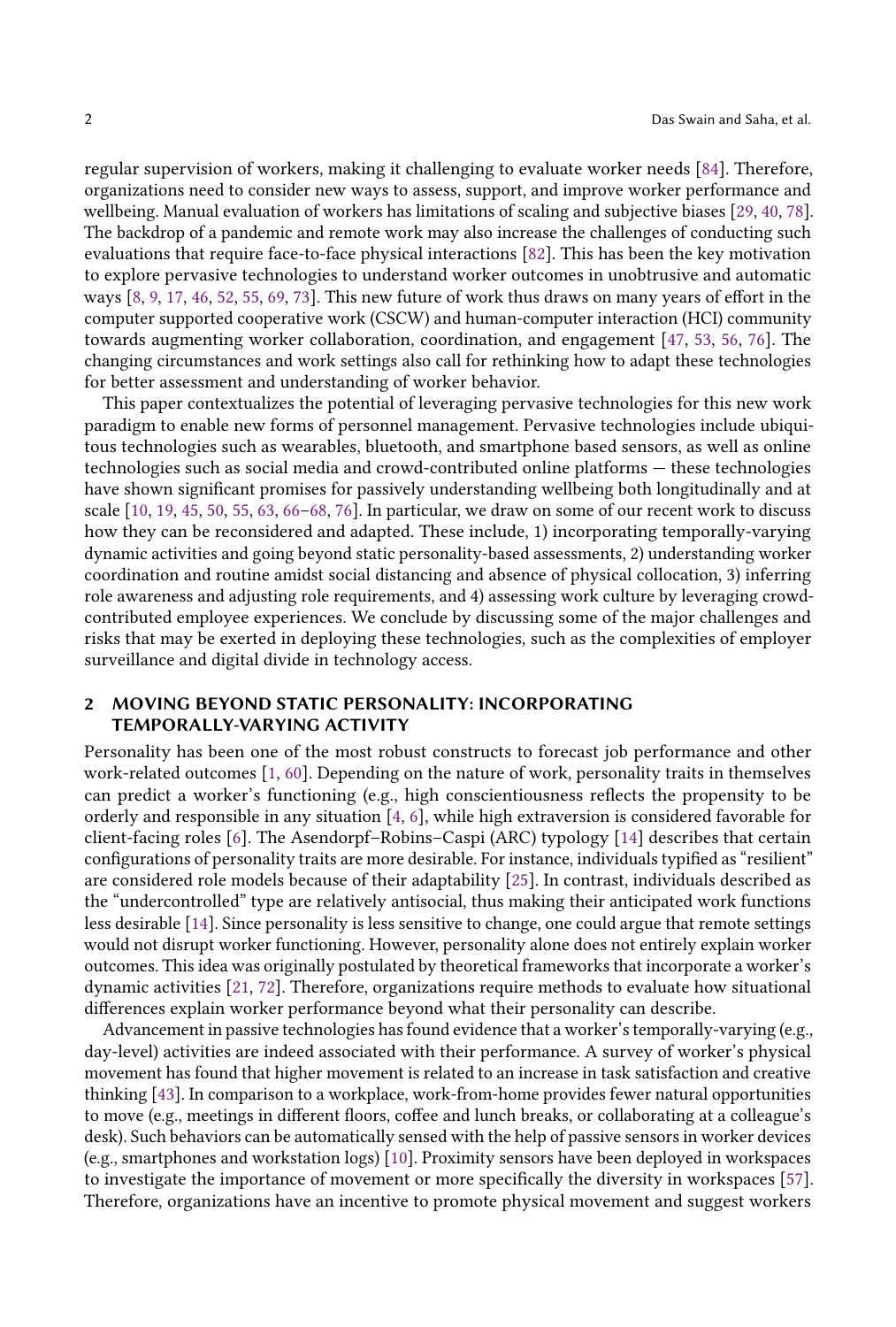<span id="page-2-0"></span>

Fig. 1. Main effects of personality and activities on task performance (itp), citizenship behavior (ocb), and organizational deviance (od).  $P_1$  is equivalent to "resilient" personality type and scores better on all metrics.  $C_2$  represents specific day-level activities, and rates better on all metrics, published in Das Swain et al. [\[17\]](#page-8-4)

to change work locations. While the home setting might reduce mobility it also increases virtual communication. In fact, prior work has shown that a worker's approach to interacting with email can reflect their task performance and stress level [\[48\]](#page-9-14). Since the COVID-19 pandemic has forced an increased virtual communication overhead, organizations need to consider its effects on their worker outcomes. These findings motivate new hypotheses related to physical and communication activity that can be investigated through pervasive technologies a worker interacts with.

Despite findings that worker activities are related to their work experience, it is worth inquiring if this cannot be predicted by their personality. After all, it is much more convenient to deploy a one-time personality assessment. However, [Das Swain et al.](#page-8-4) have shown that a worker's day-level activities explain their performance above and beyond their personality [\[17\]](#page-8-4). In this work, the authors used activity logs from smartphones, wearables and bluetooth beacons to distinguish its effects from the workers' personality. Particularly, in their dataset, workers who batch their phone use, spend shorter sessions at their desk, and sleep more performed better irrespective of their personality being "resilient" or "undercontrolled" [\(Figure 1\)](#page-2-0). Not only does an understanding of day-level activity make studies of performance more comprehensive, for certain metrics such as Organizational Citizenship Behavior — often referred to as Contextual Performance — day-level activities explain approximately 50% variance [\[17\]](#page-8-4).

While personality changes steadily, day-level activities are sensitive to disruptions in the work context, such as an extended stay-at-home protocol in the light of the COVID-19 pandemic. Therefore, personnel management should leverage data from worker devices to identify mutable activities associated with better performance [\[17,](#page-8-4) [57\]](#page-9-13) and promote positive activities and behaviors within the workforce.

# 3 METHODS TO INFER WORKPLACE COORDINATION

Enforcing social distancing is known to be one of the most effective protocols to curtail the spread of contagious diseases [\[49\]](#page-9-15). Ironically, "social distance" refers to maintaining physical distance from others even though individuals still remain socially connected through alternative means. As a result, workers are expected to continue collaborating and communicating within their teams. However, since complying to stay-at-home requirements restricts collective presence at the workplace, it also restricts how a worker interacts with their colleagues and peer. For example, [Olson](#page-9-1) [and Olson](#page-9-1) have stated that "spatiality"— or presence in the company of teammates— is salient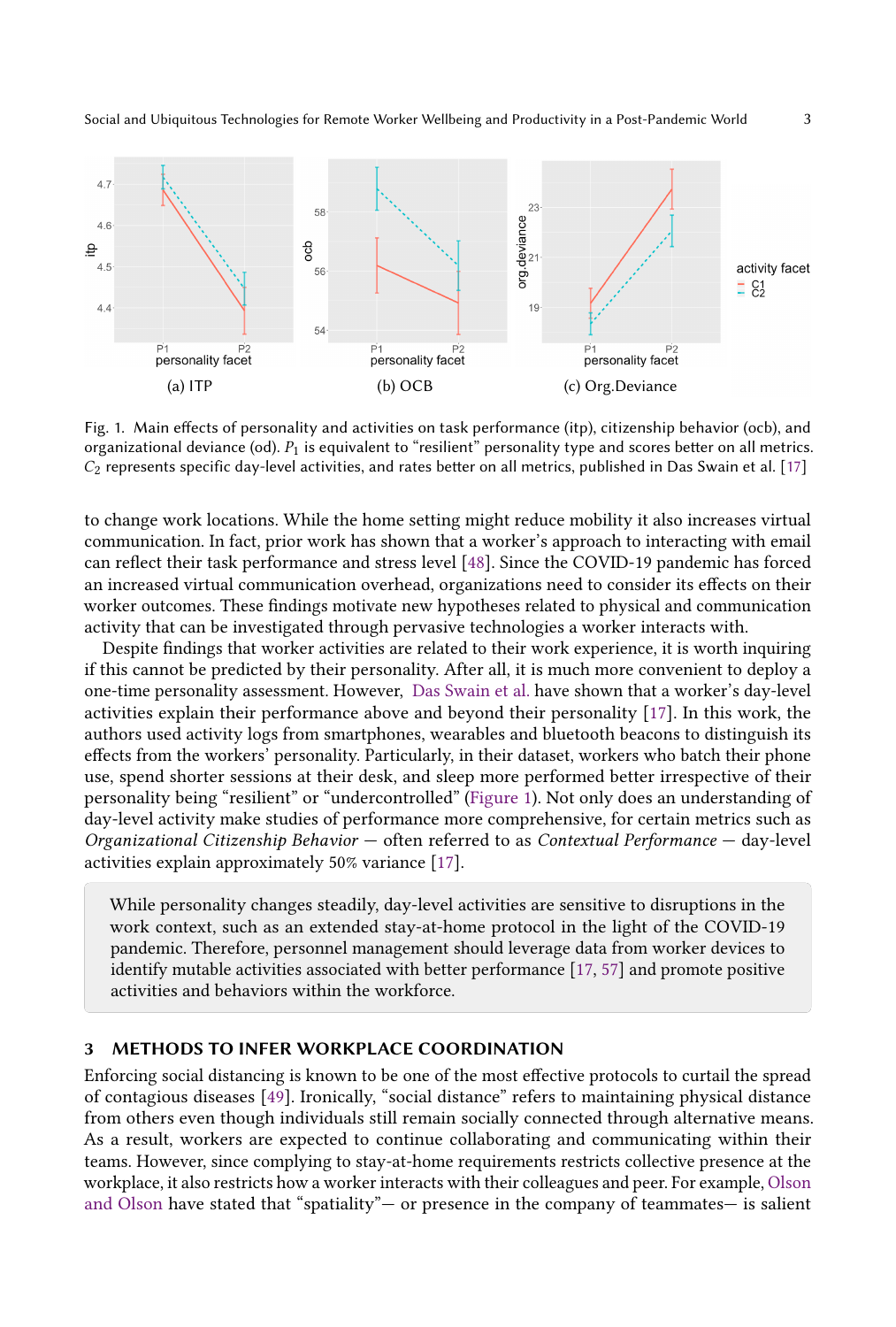<span id="page-3-0"></span>

Fig. 2. Logging behaviors, such as the time of away from the desk, can help reveal latent routines within an organization (e.g., most people are not at their desk during noon). Complying with these latent patterns are related to positive performance outcomes, as published in Das Swain et al. [\[16\]](#page-8-10)

to successful collaboration among workers even when they do not verbally communicate [\[59\]](#page-9-1). Pervasive technologies have shown empirical evidence that supports the importance of coordination on worker performance [\[16,](#page-8-10) [23,](#page-8-11) [44\]](#page-9-16).

[Olguín et al.](#page-9-17) used wearables to show that social interactions in physical proximity of peers explain job satisfaction [\[58\]](#page-9-17). Similarly, association logs on a campus WiFi network can reveal if groups are working together [\[15\]](#page-8-12). While presence in the physical proximity matters, it is now a luxury amidst social distancing. This motivates the need to uncover implicit forms of interaction between workers that are not as explicit as face-to-face or physically collocated interactions. In light of this, synchrony in worker routines has been found to capture latent behaviors of coordination and by extension person–organization fit [\[16\]](#page-8-10). [Das Swain et al.](#page-8-10) found that when the pattern in which workers spend time away from their desk is similar to their cohort's pattern [\(Figure 2\)](#page-3-0) it is associated with increased performance [\[16\]](#page-8-10). In the current setting of the COVID-19 pandemic, this approach can be extrapolated to a worker's desktop activity and their calendar schedule to learn  $fit$  with their cohort, i.e, how "in-sync" or coordinated they are [\[16\]](#page-8-10). In fact, studies on open-source software communities reveal that synchrony in crowd code contribution helps codebases evolve [\[44\]](#page-9-16). Overall, this presents an opportunity to study social interactions through virtual interfaces.

The pre-pandemic setting allowed workers to be aware of their cohort's behaviors by being in the same physical space. In a remote setup that may extend to situations well past the pandemic is over, designers of workplace technology should consider ways to reveal aggregate cohort behaviors so that workers can calibrate both work and break sessions. Normalizing one's routine to their peers can help coordination and thus support both performance and wellbeing [\[16\]](#page-8-10).

## 4 NOVEL APPROACHES FOR UNDERSTANDING JOB ROLES

The well-approved "Role Theory" posits that an individual's workplace productivity and wellbeing is significantly moderated by the complexities, awareness, and expectations associated with one's role within and beyond an organization's boundaries [\[37,](#page-9-18) [83\]](#page-10-10). The discrepancy between what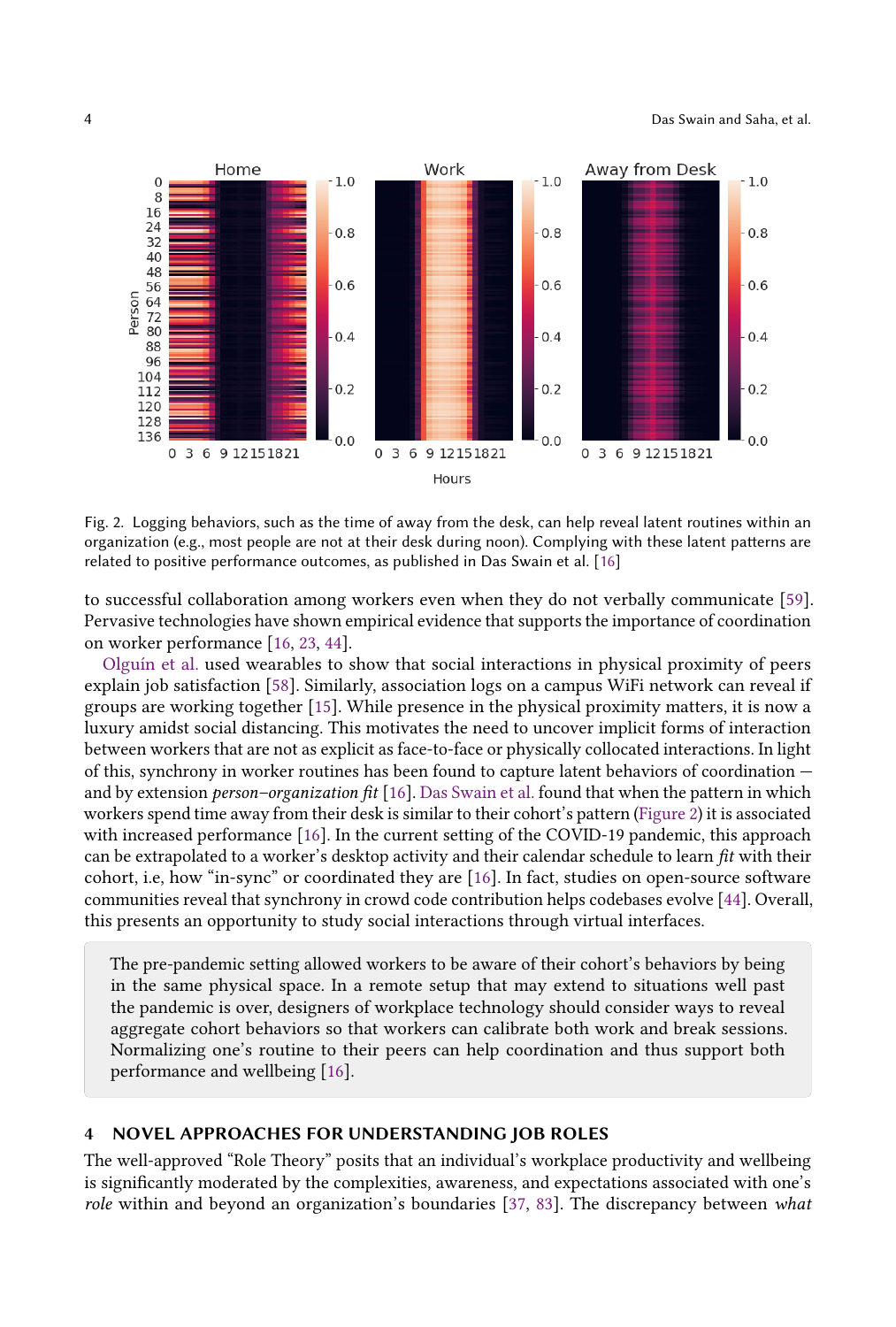<span id="page-4-0"></span>

Fig. 3. A visualization to compare and contrast LibRA by job aspect ( $y$ -axis) and employees (x-axis) as published in Saha et al. [\[71\]](#page-10-11).

an employer expects and what an employee does at the workplace is called as role ambiguity. It includes uncertainties relating to role definition, expectations, responsibilities, tasks, and behaviors involved in one or more facets of task environment [\[36,](#page-9-19) [37,](#page-9-18) [74\]](#page-10-12). Traditionally, role ambiguity is measured using survey instruments recording employees' perceived clarity of assigned tasks and expectations on the tasks and peers [\[65\]](#page-10-13). As a step towards addressing the challenges of these approaches (subjective bias, limited to "perceived" component of role ambiguity, etc.) by using complementary information, [Saha et al.](#page-10-11) leveraged LinkedIn data to compute LinkedIn based Role Ambiguity (LibRA) [\[71\]](#page-10-11). This work used natural language analysis to operationalize LibRA as the lexico-semantic difference between people's self-described LinkedIn portfolios and their company-provided job descriptions. Aligning with the role theory, this study found that greater LibRA measure is associated with depleted wellbeing and lower job performance.

With less of offline and physical interactions, approaches such as LibRA can be useful with both organization-centric and individual-centric implications. Work-from-home like settings will impact the scope to interact with colleagues. This might also make it harder for employees to self-evaluate themselves in the context of their team and collaborations, and be aware of peer expectations. At the same time, with the lack of physical and coordinated group interactions, organizations will find it harder to assess role matching of employees. However, remote work settings may lead to greater pervasiveness of people's online self-presentation of professional portfolios on both internal and external online portals, providing an increased opportunity for the success of unobtrusive online data-driven assessment [\[70,](#page-10-14) [71,](#page-10-11) [88\]](#page-10-15). Metrics like LibRA can be used to design self-reflection tools that allow employees to continually assess and understand their role ambiguities and match their skillset and productivity with employer expectations. From an organizational standpoint, Saha et al. [\[71\]](#page-10-11) show example visualizations such as in Figure [3](#page-4-0) that can help glean employee role ambiguity across job aspects [\[61\]](#page-9-20). Other work provided methodologies to continuously gauge employee pulse and employee affect [\[19,](#page-8-6) [32,](#page-8-13) [76\]](#page-10-5). Dashboards providing this kind of insights to human resources and personnel management teams, can be immensely helpful in proactive support and informed decision making in organizations.

Role constructs can be assessed with people's self-presentation on online professional portfolios [\[71\]](#page-10-11). Role ambiguity is not dependent on individual differences such as personality, gender, supervisory role, and executive function [\[41\]](#page-9-21). Importantly, diminished performance or wellbeing should not be blindly blamed on the employee's traits and abilities, but need to be introspected with additional awareness about their roles. Instead, companies need to carefully develop and adapt their job descriptions more attuned to the employees and the circumstances (e.g., ramifications and constraints related to COVID-19) [\[35,](#page-8-14) [39\]](#page-9-22).

#### 5 EVOLUTION OF CULTURE WITH CHANGING WORK SETTINGS AND PRACTICES

Organizational culture embodies a core value system which affects the development and execution of new ideas, and the management of unexpected events like crises [\[11,](#page-8-15) [62\]](#page-9-23). Organizational culture is both an indicator and a factor to influence its effectiveness [\[80\]](#page-10-16). Going beyond traditional approaches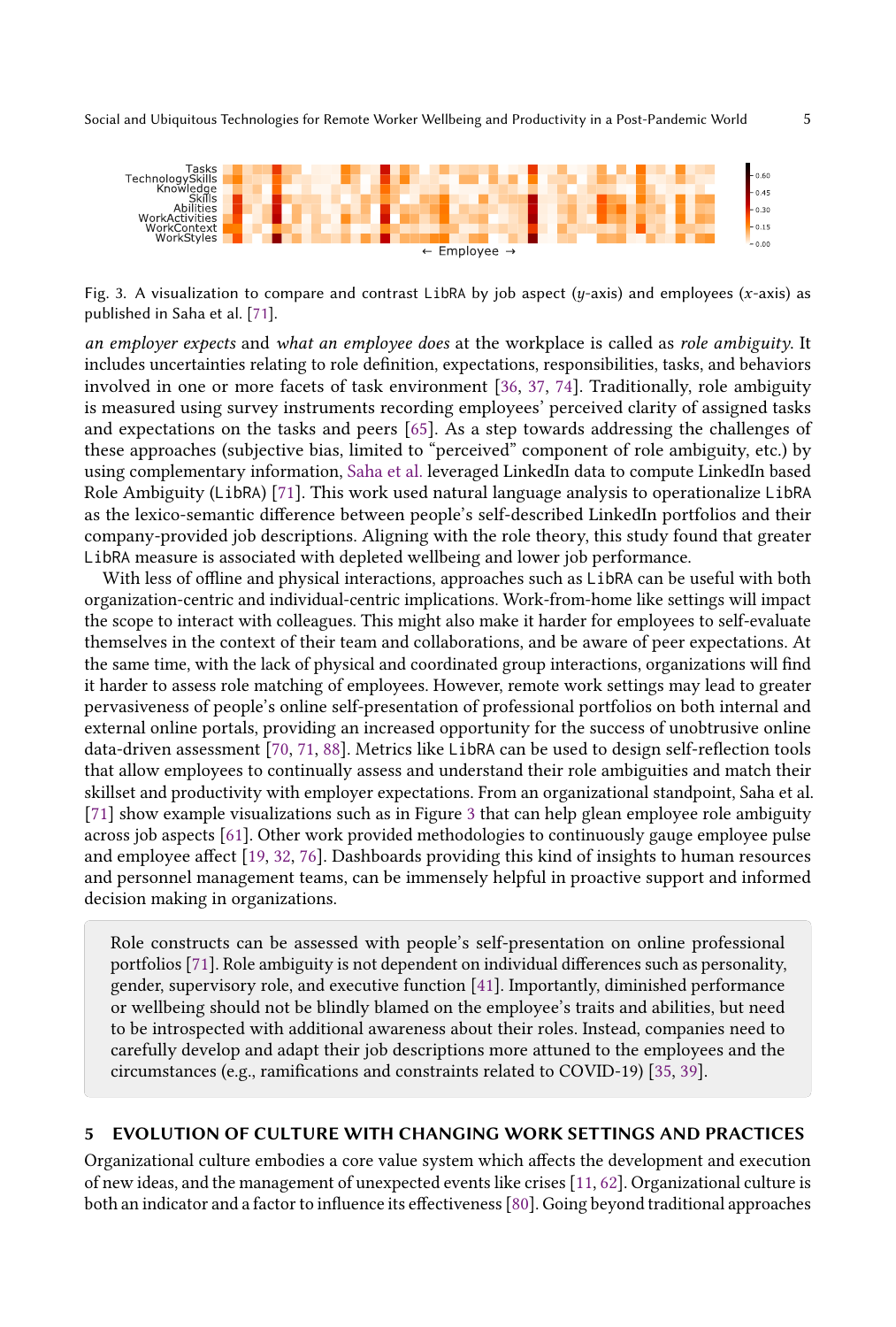<span id="page-5-0"></span>

Fig. 4. Organizational culture per organizational sector in a company by using employee experiences' data from Glassdoor, as published in Das Swain et al. [\[18\]](#page-8-16).

of quantifying organizational culture [\[12,](#page-8-17) [13,](#page-8-18) [27,](#page-8-19) [34,](#page-8-20) [64\]](#page-10-17), research has assessed organizational culture by harnessing employees' naturalistic experiences shared on a variety of social and online media, including emails and internal communication channels [\[7,](#page-7-5) [28,](#page-8-21) [30,](#page-8-22) [75,](#page-10-18) [79\]](#page-10-19). In a recent work, Das Swain et al. [\[18\]](#page-8-16) proposed a mechanism to leverage large-scale crowd-contributed employee experiences shared on Glassdoor to measure organizational culture by organizational sectors.

By definition, organizational culture is built on the premise that "people make the place". However, traditional definitions of "place" do not hold in remote work settings, essentially eliminating the element of physically collocated workers. This brings in new complexities and calls for rethinking the definition and assessment of organizational culture. While physical and environmental factors are minimized, norms and principles inherent in work practices in an organization (or a team) carry over in remote work settings as well.

Disruptions in normative workplace practices can cause a multitude of changes in organizational culture [\[3\]](#page-7-6). Das Swain et al. [\[18\]](#page-8-16) operationalized organizational culture as a multi-dimensional construct cutting across job dimensions of interests, work values, work activities, social skills, structural job characteristics, work styles, and interpersonal relationships [\[18\]](#page-8-16). Figure [4](#page-5-0) shows an example visualization of culture per job dimension across different sectors in an organization [\[18\]](#page-8-16). By adopting such assessments in a continuous fashion over time will allow organizations to glean the evolving nature of their culture and conduct timely and tailored interventions to enhance employee wellbeing. For example, the same work found "work-life balance" to be one of the predominant concerns related to organizational culture, and COVID-19 disruptions can only reinforce complexities related to work-life balance [\[81\]](#page-10-20), which need to be understood and addressed.

As workers adapt to the "new normal" subject to COVID-19 and possibly beyond, insights drawn out of culture assessments can help companies in restructuring work practices, schedules, and accommodating overlapping personal and professional workspaces in daily lives of people. Further, newer components of organizational culture can become prominent, or certain components can transcend into their online analogs. For example, "toxic work environments" can translate into remote and online interaction settings [\[20,](#page-8-23) [51\]](#page-9-24).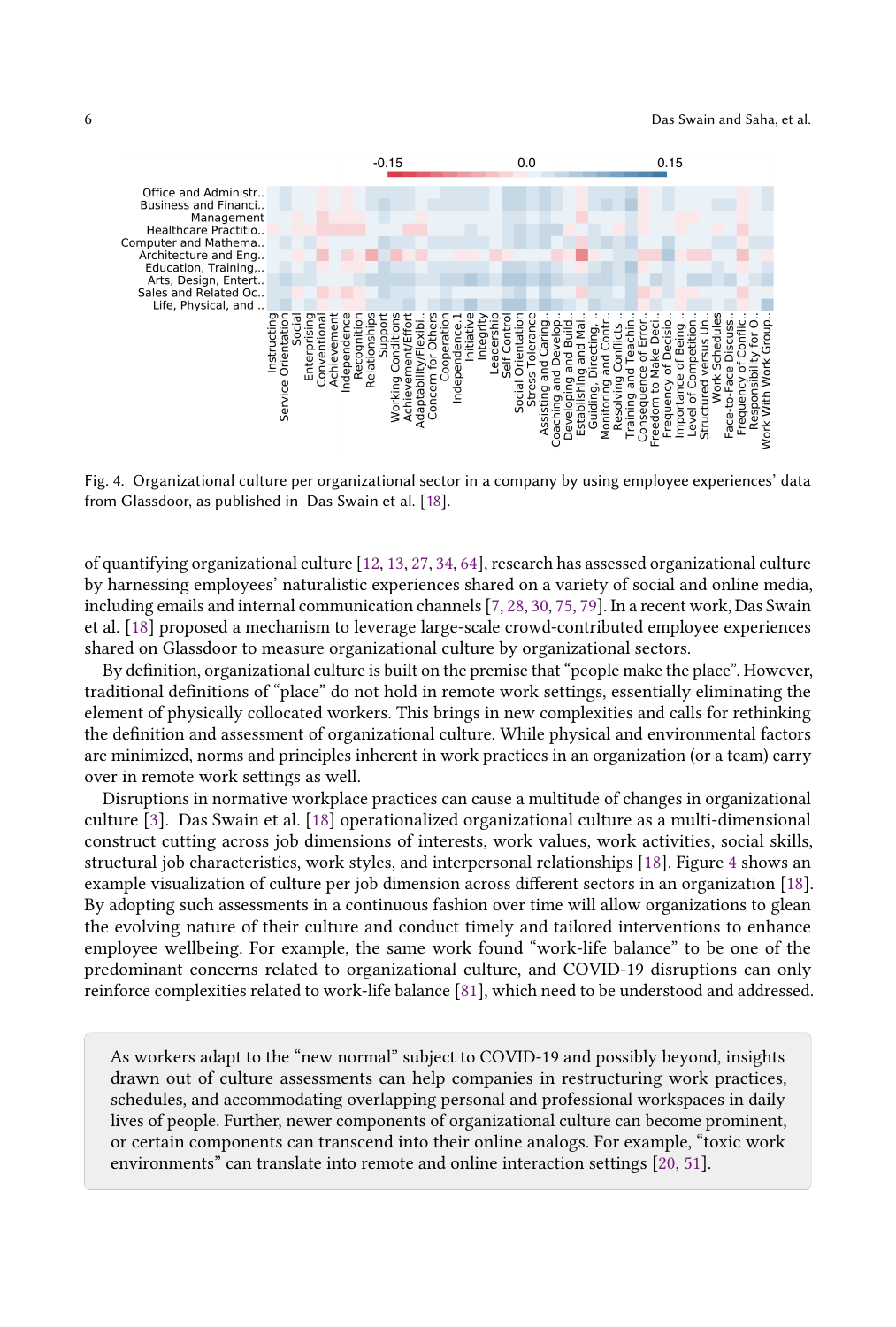# 6 ETHICAL IMPLICATIONS FOR PERVASIVE ASSESSMENTS OF REMOTE WORK

Operating unobtrusive technologies to evaluate employee behavior in the workplace has always been considered problematic [\[77,](#page-10-21) [85\]](#page-10-22). Many workers find it concerning that organizations are authorized to monitor large volumes of data from multiple data streams [\[85\]](#page-10-22). In the ongoing and ensuing post-COVID-19 world, such perceptions can be exacerbated by irresponsible implementation of the technologies to the new (remote) "workplace", which cannot be distinguished from the home. Since it is challenging to discern this boundary, organizations risk enforcing worker's total surveillance throughout the day [\[2\]](#page-7-7). In the new work setting, a misstep can not only violate the privacy of the worker, but also of other family members and occupants of their home. Therefore, to operate such applications, organizations need to not only request explicit consent but also weave privacy-preserving features into the design of their technologies.

Privacy by Design: These technologies should purposefully make it apparent to a worker what data is being collected, for how long it will be stored, and for what purpose [\[42\]](#page-9-25). This will provide workers the agency to regulate both their behaviors and the use of work systems. Differential Privacy: The collected data should be obfuscated to make it non-trivial to identify workers [\[22\]](#page-8-24). This is particularly useful for many applications that study aggregate behaviors.

Another new challenge remote work presents is related to the unstructured nature of the new work environment. Various frameworks describe the effect of ecology on human behavior [\[21,](#page-8-9) [72\]](#page-10-9). Research in organizational behavior has extensively studied the spillover effect of home-to-work and work-to-home [\[5,](#page-7-8) [87\]](#page-10-23). Yet, the separation between home and work presented a somewhat consistent, predictable, and controllable ecology. However, in today's remote setting, the variability in the environments has increased with the blurring between home and work [\[54\]](#page-9-26). Different workers have different family setups they need to accommodate, such as caring for their children or sharing devices with family members. In light of this, automated technologies to explain worker functioning can be vulnerable to over-generalize because it ignores the specifics of worker circumstances. This elicits the need to design person-centric approaches to infer worker experiences from data.

Person-Centric Applications: Since each worker is different, the changes to their context impact them differently. Therefore, these applications should view workers as an "integrated totality" by incorporating aspects of their life that cannot be passively sensed [\[86\]](#page-10-24).

Lastly, technologies to augment remote work will disproportionately support those who can perform remote work. Within large organizations, the work force will include certain individuals who do not have the privilege of working-from-home effectively. This digital divide and related inequity in technology access will bias sway the benefits of social and ubiquitous technologies to those who have access to them. This raises questions regarding the representation of workers in digital data, particularly disadvantaging already underrepresented and marginalized groups in the workforce, such as women, LGBTQ+ individuals, racial and ethnic minorities, and people with disabilities. Before implementing such technologies, personnel management teams within organizations, therefore, need to be cognizant of who gets excluded from the data that informs their decisions. Subsequently, organizations should promote alternative means to gather those workers' viewpoints as a collateral source of information and to thereby promote greater inclusivity.

Worker Representation: Any workplace technology alone will be biased to those with access. Therefore, organizations need to devise alternative means of leveraging workers' perceptions that are ignored by the system. This encourages fortifying automatically collected data with other sources of information to equally represent the workers in decisions.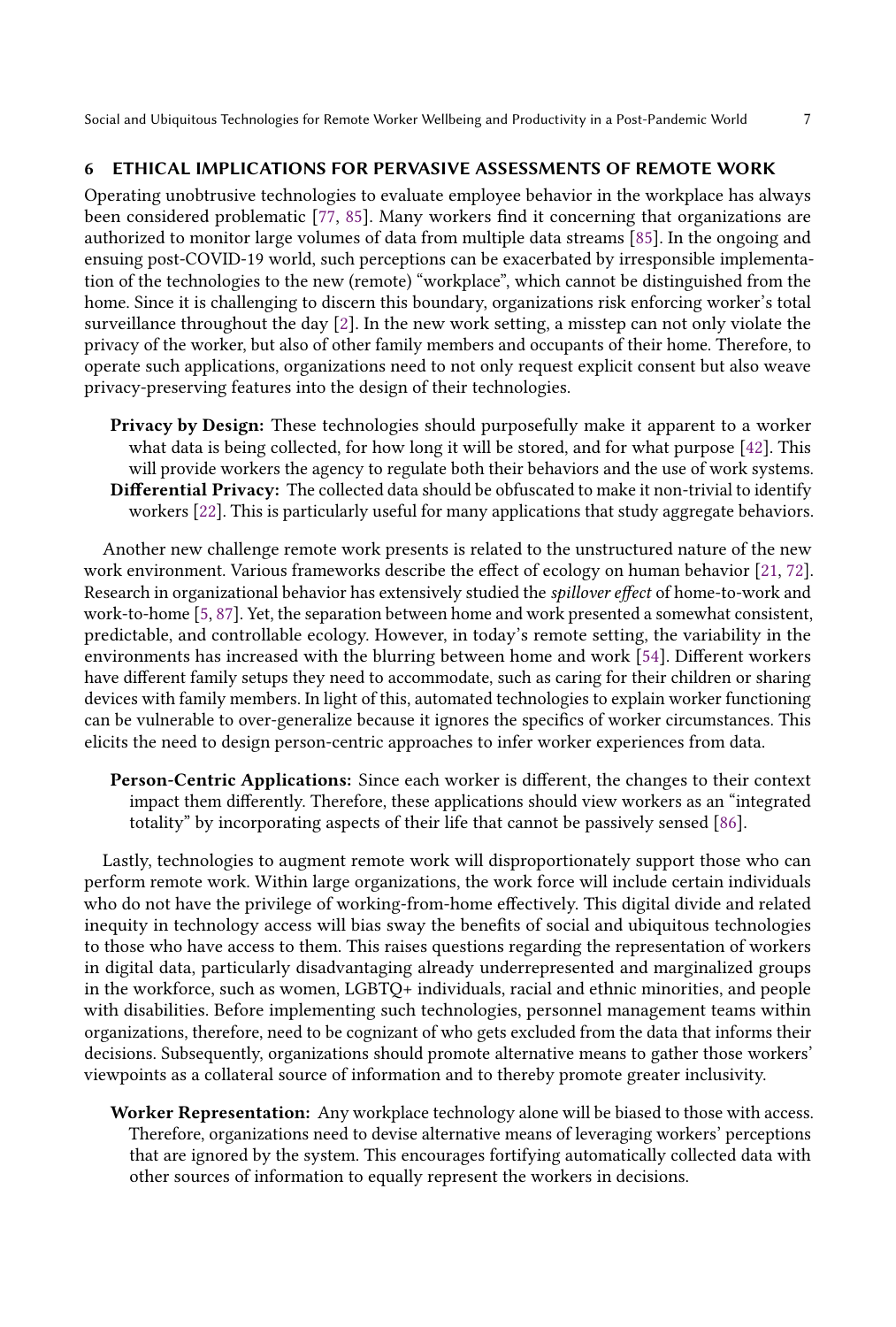Employer surveillance and employee's subjective expectation of privacy share a competing relationship [\[26\]](#page-8-25). Only a thin line of difference exists in perceiving the same technology as for surveillance or for assessment and wellbeing facilitation. The potential risks and benefits, in light of a remote workforce in a post-COVID-19 world, need to be carefully evaluated before algorithms making inferences about offline critical outcomes (such as workplace assessments) are used in practice.

### 7 CONCLUSION

The ongoing COVID-19 pandemic has disrupted personal, societal, and professional lives in a variety of ways. Disruptions include changes in work settings such as moving from physically collocated workplaces to remote settings. Likely, based on the work-from-home policies being increasingly adopted by many organizations in the aftermath of this pandemic, remote work styles may become more of a norm than an arrangement to accommodate atypical circumstances. In this shifting landscape of the future of work, we revisited some of our recent work that could be adapted for facilitating better personnel management and worker wellbeing going forward with changing work paradigm. This position article focused on employing social media and ubiquitous technologies for understanding day-level activities, worker coordination, role awareness, and organizational culture. We discussed how disrupted work settings might bring in new complexities in worker behavior, and how the novel assessments can facilitate tailored and timely support to address worker wellbeing and productivity concerns. Finally, we discussed how these technologies deployed to promote remote work styles bring in new ethical and privacy-related complexities surrounding employer surveillance, employee privacy, and digital divide, which need to be carefully considered when these technologies are put into practice.

## ACKNOWLEDGMENTS

De Choudhury was partly supported by a COVID-19 related Rapid Response Research (RAPID) grant #2027689 from the National Science Foundation. We thank all the researchers collaborating in the Tesserae project for their support and feedback over the years.

# **REFERENCES**

- <span id="page-7-2"></span>[1] Icek Ajzen. 1987. Attitudes, traits, and actions: Dispositional prediction of behavior in personality and social psychology. In Advances in experimental social psychology. Vol. 20. Elsevier, 1–63.
- <span id="page-7-7"></span>[2] Bobby Allen. 2020. Your Boss Is Watching You: Work-From-Home Boom Leads To More Surveillance. [https://www.npr.](https://www.npr.org/2020/05/13/854014403/your-boss-is-watching-you-work-from-home-boom-leads-to-more-surveillance) [org/ 2020/ 05/ 13/ 854014403/ your-boss-is-watching-you-work-from-home-boom-leads-to-more-surveillance](https://www.npr.org/2020/05/13/854014403/your-boss-is-watching-you-work-from-home-boom-leads-to-more-surveillance) (2020).
- <span id="page-7-6"></span>[3] Mats Alvesson and Stefan Sveningsson. 2015. Changing organizational culture: Cultural change work in progress. Routledge.
- <span id="page-7-3"></span>[4] G Anderson and C Viswesvaran. 1998. An update of the validity of personality scales in personnel selection: A meta-analysis of studies published after 1992. In 13th Annual Conference of the Society of Industrial and Organizational Psychology, Dallas.
- <span id="page-7-8"></span>[5] Rosalind C Barnett. 1994. Home-to-work spillover revisited: A study of full-time employed women in dual-earner couples. Journal of Marriage and the Family (1994), 647–656.
- <span id="page-7-4"></span>[6] Murray R Barrick and Michael K Mount. 1991. The big five personality dimensions and job performance: a meta-analysis. Personnel psychology 44, 1 (1991), 1–26.
- <span id="page-7-5"></span>[7] Yehuda Baruch and Brooks C Holtom. 2008. Survey response rate levels and trends in organizational research. Human relations 61, 8 (2008), 1139–1160.
- <span id="page-7-0"></span>[8] Mehrab Bin Morshed, Koustuv Saha, Richard Li, Sidney K. D'Mello, Munmun De Choudhury, Gregory D. Abowd, and Thomas Plötz. 2019. Prediction of Mood Instability with Passive Sensing. Proceedings of the ACM on Interactive, Mobile, Wearable and Ubiquitous Technologies 3, 3 (2019).
- <span id="page-7-1"></span>[9] Chloë Brown, Christos Efstratiou, Ilias Leontiadis, Daniele Quercia, Cecilia Mascolo, James Scott, and Peter Key. 2014. The architecture of innovation: Tracking face-to-face interactions with ubicomp technologies. In Proceedings of the 2014 ACM International Joint Conference on Pervasive and Ubiquitous Computing. ACM, 811–822.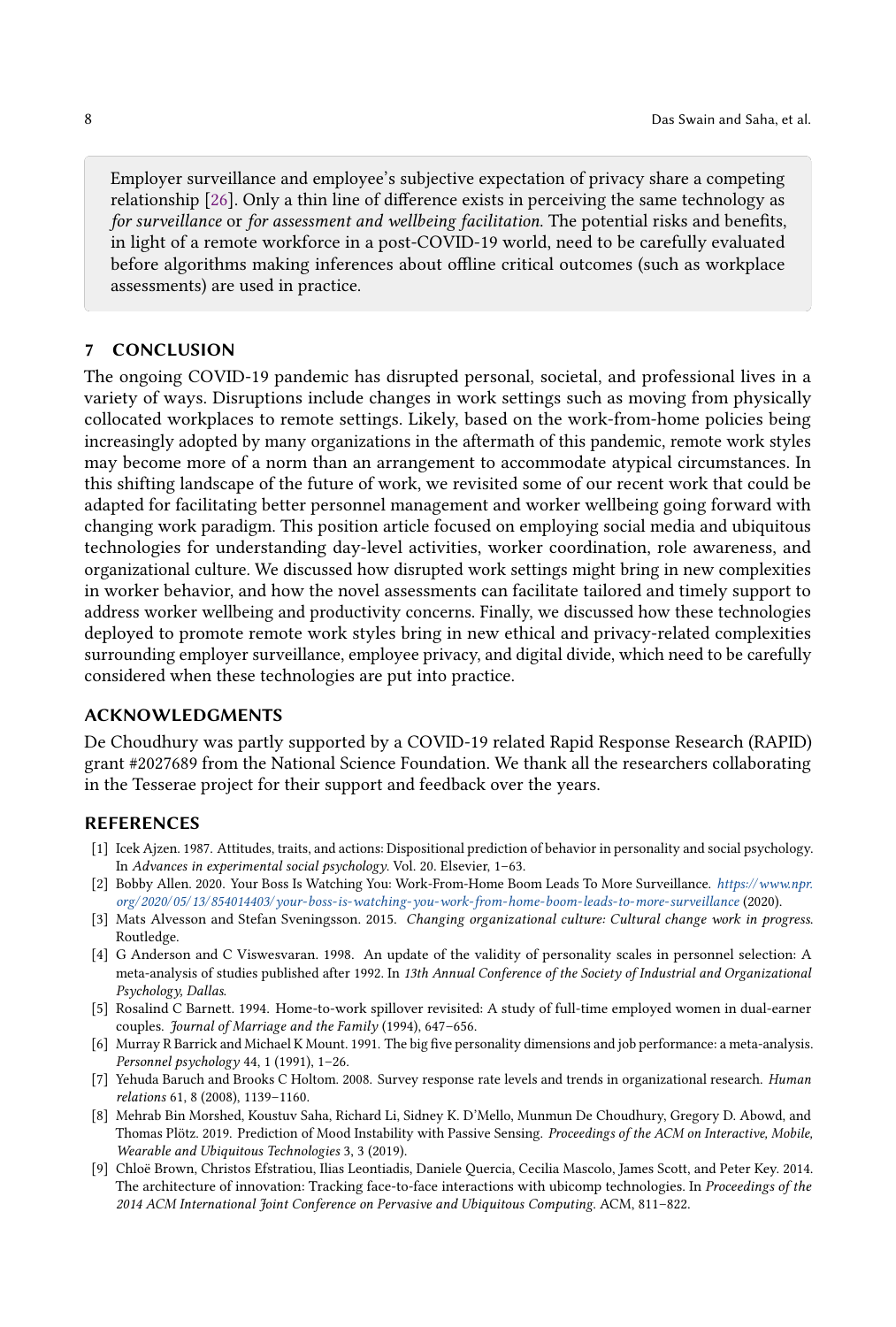- <span id="page-8-5"></span>[10] Andrew T Campbell, Shane B Eisenman, Nicholas D Lane, Emiliano Miluzzo, Ronald A Peterson, Hong Lu, Xiao Zheng, Mirco Musolesi, Kristóf Fodor, and Gahng-Seop Ahn. 2008. The rise of people-centric sensing. IEEE Internet Computing (2008).
- <span id="page-8-15"></span>[11] A Chamberlain. 2015. Does company culture pay off? Analyzing stock performance of'Best Places to Work'companies. Technical Report. Glassdoor Research Report, March 2015.
- <span id="page-8-17"></span>[12] Robert A Cooke and Denise M Rousseau. 1988. Behavioral norms and expectations: A quantitative approach to the assessment of organizational culture. Group & Organization Studies 13, 3 (1988), 245–273.
- <span id="page-8-18"></span>[13] Robert A Cooke and Janet L Szumal. 2000. Using the organizational culture inventory to understand the operating cultures of organizations. Handbook of organizational culture and climate 4 (2000), 1032–1045.
- <span id="page-8-7"></span>[14] Paul T Costa Jr, Jeffrey H Herbst, Robert R McCrae, Jack Samuels, and Daniel J Ozer. 2002. The replicability and utility of three personality types. European Journal of Personality 16, S1 (2002), S73–S87.
- <span id="page-8-12"></span>[15] Vedant Das Swain, Hyeokhyen Kwon, Bahador Saket, Mehrab Bin Morshed, Kathy Tran, Devashru Patel, Yexin Tian, Joshua Philipose, Yulai Cui, Thomas Plötz, Munmun De Choudhury, and Gregory D. Abowd. 2020. Leveraging WiFi Network Logs to Infer Social Interactions: A Case Study of Academic Performance and Student Behavior. arXiv[:2005.11228](https://arxiv.org/abs/2005.11228) [cs.HC]
- <span id="page-8-10"></span>[16] Vedant Das Swain, Manikanta D. Reddy, Kari Anne Nies, Louis Tay, Munmun De Choudhury, and Gregory D. Abowd. 2019. Birds of a Feather Clock Together: A Study of Person–Organization Fit Through Latent Activity Routines. Proc. ACM Hum.-Comput. Interact CSCW (2019).
- <span id="page-8-4"></span>[17] Vedant Das Swain, Koustuv Saha, Hemang Rajvanshy, Anusha Sirigiri, Julie M Gregg, Suwen Lin, Gonzalo J Martinez, Stephen M Mattingly, Shayan Mirjafari, et al. 2019. A multisensor person-centered approach to understand the role of daily activities in job performance with organizational personas. PACM IMWUT (2019).
- <span id="page-8-16"></span>[18] Vedant Das Swain, Koustuv Saha, Manikanta D Reddy, Hemang Rajvanshy, Gregory D Abowd, and Munmun De Choudhury. 2020. Modeling Organizational Culture with Workplace Experiences Shared on Glassdoor. In CHI.
- <span id="page-8-6"></span>[19] Munmun De Choudhury and Scott Counts. 2013. Understanding affect in the workplace via social media. In Proceedings of the 2013 conference on Computer supported cooperative work. ACM, 303–316.
- <span id="page-8-23"></span>[20] Denise Deschenes. 2020. Working Remotely and the Exacerbation of Toxic Workplaces. https://nelliganlaw.ca/blog/ [covid-19/when-toxic-workplaces-are-exasperated-by-the-covid-19-pandemic](https://nelliganlaw.ca/blog/covid-19/when-toxic-workplaces-are-exasperated-by-the-covid-19-pandemic) (2020). Accessed: 2020-06-28.
- <span id="page-8-9"></span>[21] Winnie Dunn, Catana Brown, and Ann McGuigan. 1994. The ecology of human performance: A framework for considering the effect of context. American Journal of Occupational Therapy 48, 7 (1994), 595–607.
- <span id="page-8-24"></span>[22] Cynthia Dwork, Aaron Roth, et al. 2014. The algorithmic foundations of differential privacy. Foundations and Trends® in Theoretical Computer Science 9, 3–4 (2014), 211–407.
- <span id="page-8-11"></span>[23] Nathan Eagle and Alex Sandy Pentland. 2009. Eigenbehaviors: Identifying structure in routine. Behavioral Ecology and Sociobiology 63, 7 (2009), 1057–1066.
- <span id="page-8-0"></span>[24] J Rodrigo Fuentes and Edward E Leamer. 2019. Effort: The unrecognized contributor to US income inequality. Technical Report. National Bureau of Economic Research.
- <span id="page-8-8"></span>[25] Martin Gerlach, Beatrice Farb, William Revelle, and Luís A Nunes Amaral. 2018. A robust data-driven approach identifies four personality types across four large data sets. Nature Human Behaviour 2, 10 (2018), 735.
- <span id="page-8-25"></span>[26] Saby Ghoshray. 2013. Employer surveillance versus employee privacy: The new reality of social media and workplace privacy. N. Ky. L. Rev. 40 (2013), 593.
- <span id="page-8-19"></span>[27] Susan R Glaser, Sonia Zamanou, and Kenneth Hacker. 1987. Measuring and interpreting organizational culture. Management communication quarterly 1, 2 (1987), 173–198.
- <span id="page-8-21"></span>[28] Amir Goldberg, Sameer B Srivastava, V Govind Manian, William Monroe, and Christopher Potts. 2016. Fitting in or standing out? The tradeoffs of structural and cultural embeddedness. American Sociological Review (2016).
- <span id="page-8-3"></span>[29] Robert M Groves and Emilia Peytcheva. 2008. The impact of nonresponse rates on nonresponse bias: a meta-analysis. Public opinion quarterly 72, 2 (2008), 167–189.
- <span id="page-8-22"></span>[30] Ido Guy, Inbal Ronen, Naama Zwerdling, Irena Zuyev-Grabovitch, and Michal Jacovi. 2016. What is Your Organization'Like'?: A Study of Liking Activity in the Enterprise. In Proc. CHI.
- <span id="page-8-2"></span>[31] Justin Harper. 2020. Coronavirus: Flexible working will be a new normal after virus. [https://www.bbc.com/ news/business-](https://www.bbc.com/news/business-52765165)[52765165](https://www.bbc.com/news/business-52765165) (2020). Accessed: 2020-06-29.
- <span id="page-8-13"></span>[32] Louis Hickman, Koustuv Saha, Munmun De Choudhury, and Louis Tay. 2019. Automated tracking of components of job satisfaction via text mining of twitter data. In ML Symposium, SIOP.
- <span id="page-8-1"></span>[33] E Jeffrey Hill, Maria Ferris, and Vjollca Märtinson. 2003. Does it matter where you work? A comparison of how three work venues (traditional office, virtual office, and home office) influence aspects of work and personal/family life. Journal of Vocational Behavior 63, 2 (2003), 220–241.
- <span id="page-8-20"></span>[34] Geert Hofstede, Bram Neuijen, Denise Daval Ohayv, and Geert Sanders. 1990. Measuring organizational cultures: A qualitative and quantitative study across twenty cases. Administrative science quarterly (1990), 286-316.
- <span id="page-8-14"></span>[35] Robyn Huff-Eibl, Jeanne F Voyles, and Michael M Brewer. 2011. Competency-based hiring, job description, and performance goals: The value of an integrated system. Journal of Library Administration 51, 7-8 (2011), 673–691.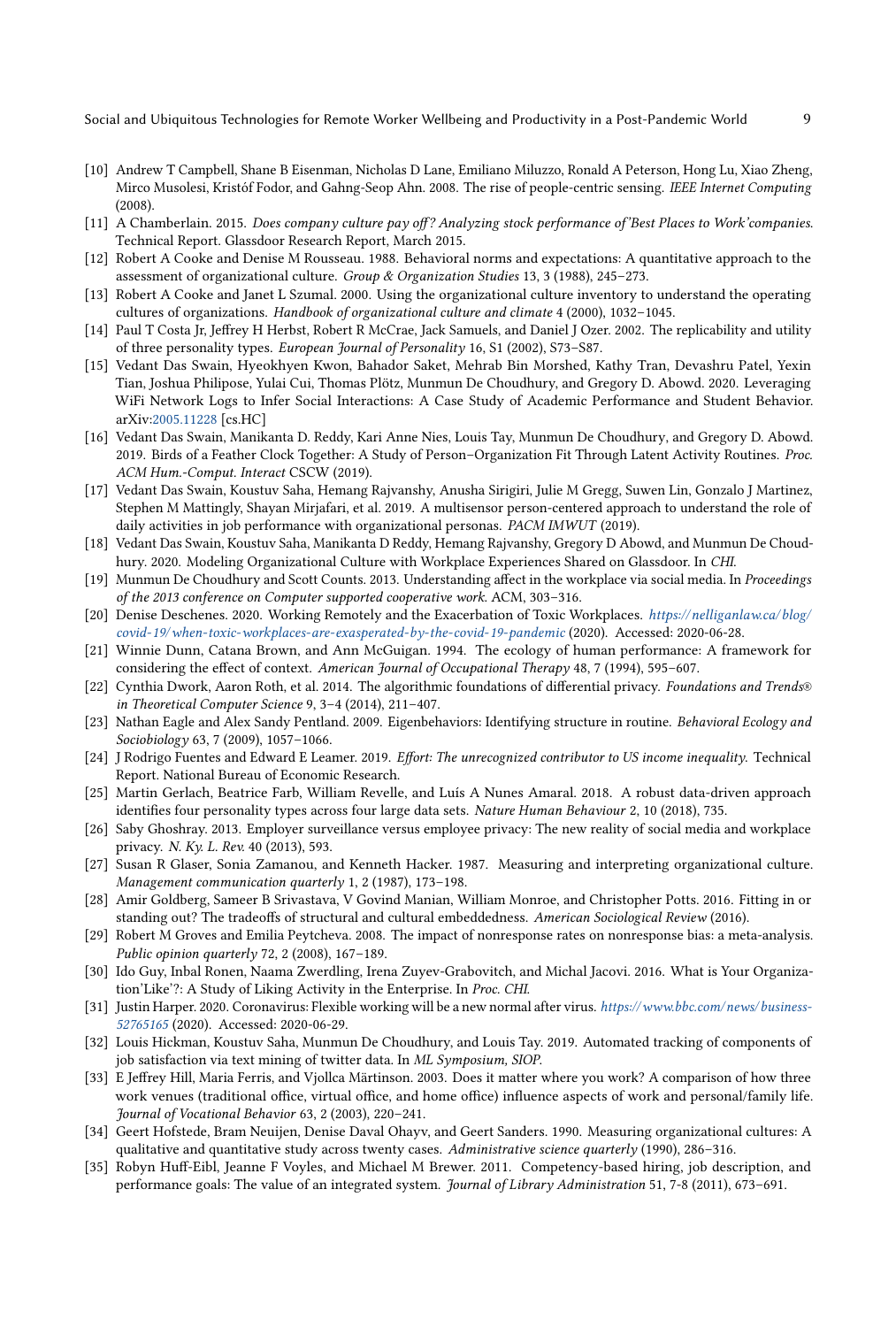- <span id="page-9-19"></span>[36] Susan E Jackson and Randall S Schuler. 1985. A meta-analysis and conceptual critique of research on role ambiguity and role conflict in work settings. Organizational behavior and human decision processes 36, 1 (1985), 16–78.
- <span id="page-9-18"></span>[37] Robert L Kahn, Donald M Wolfe, Robert P Quinn, J Diedrick Snoek, and Robert A Rosenthal. 1964. Organizational stress: Studies in role conflict and ambiguity. (1964).
- <span id="page-9-0"></span>[38] Jack Kelly. 2020. After Announcing Twitter's Permanent Remote-Work Policy, Jack Dorsey Extends Same Courtesy To Square Employees. forbes.com/sites/jackkelly/2020/05/19/after-announcing-twitters-permanent-work-from-home[policy-jack-dorsey-extends-same-courtesy-to-square-employees-this-could-change-the-way-people-work-where-they](forbes.com/sites/jackkelly/2020/05/19/after-announcing-twitters-permanent-work-from-home-policy-jack-dorsey-extends-same-courtesy-to-square-employees-this-could-change-the-way-people-work-where-they-live-and-how-much-theyll-be-paid)[live-and-how-much-theyll-be-paid](forbes.com/sites/jackkelly/2020/05/19/after-announcing-twitters-permanent-work-from-home-policy-jack-dorsey-extends-same-courtesy-to-square-employees-this-could-change-the-way-people-work-where-they-live-and-how-much-theyll-be-paid) (2020). Accessed: 2020-06-29.
- <span id="page-9-22"></span>[39] Donald E Klingner. 1979. When the traditional job description is not enough. Personnel journal (1979).
- <span id="page-9-2"></span>[40] Ivar Krumpal. 2013. Determinants of social desirability bias in sensitive surveys: a literature review. Quality & Quantity (2013).
- <span id="page-9-21"></span>[41] Nicholas Ladany and Myrna L Friedlander. 1995. The relationship between the supervisory working alliance and trainees' experience of role conflict and role ambiguity. Counselor Education and supervision 34, 3 (1995), 220–231.
- <span id="page-9-25"></span>[42] Marc Langheinrich. 2009. Privacy in ubiquitous computing. In Ubiquitous Computing.
- <span id="page-9-12"></span>[43] Leesman. 2018. The Rise and Rise of Activity Based Working. https://www.leesmanindex.com/The\_Rise\_and\_Rise\_of\_ [Activity\\_Based\\_Working\\_Research\\_book.pdf](https://www.leesmanindex.com/The_Rise_and_Rise_of_Activity_Based_Working_Research_book.pdf) (2018). Accessed: 2018-11-06.
- <span id="page-9-16"></span>[44] Aron Lindberg, Nicholas Berente, James Gaskin, Kalle Lyytinen, and Youngjin Yoo. 2013. Computational Approaches for Analyzing Latent Social Structures in Open Source Organizing. (2013).
- <span id="page-9-9"></span>[45] Gloria Mark, Mary Czerwinski, Shamsi Iqbal, and Paul Johns. 2016. Workplace indicators of mood: Behavioral and cognitive correlates of mood among information workers. In Proc. Digital Health. 29–36.
- <span id="page-9-3"></span>[46] Gloria Mark, Shamsi Iqbal, Mary Czerwinski, and Paul Johns. 2014. Capturing the mood: facebook and face-to-face encounters in the workplace. In Proc. CSCW.
- <span id="page-9-6"></span>[47] Gloria Mark, Shamsi T Iqbal, Mary Czerwinski, and Paul Johns. 2014. Bored mondays and focused afternoons: The rhythm of attention and online activity in the workplace. In Proc. CHI.
- <span id="page-9-14"></span>[48] Gloria Mark, Shamsi T Iqbal, Mary Czerwinski, Paul Johns, Akane Sano, and Yuliya Lutchyn. 2016. Email duration, batching and self-interruption: Patterns of email use on productivity and stress. In Proceedings of the 2016 CHI Conference on Human Factors in Computing Systems. ACM, 1717–1728.
- <span id="page-9-15"></span>[49] David Martín-Calvo, Alberto Aleta, Alex Pentland, Yamir Moreno, and Esteban Moro. 2020. Effectiveness of social distancing strategies for protecting a community from a pandemic with a data driven contact network based on census and real-world mobility data. Technical Report. Working paper, https://covid-19-sds. github. io (accessed April 18, 2020).
- <span id="page-9-10"></span>[50] Gonzalo J Martinez et al. 2020. Improved Sleep Detection Through The Fusion of Phone Agent and Wearable Data Streams. In WristSense 2020.
- <span id="page-9-24"></span>[51] Elisa Martinuzzi. 2020. When work moved home during Covid, so did toxic workplace harassment. [https:// theprint.in/](https://theprint.in/features/when-work-moved-home-during-covid-so-did-toxic-workplace-harassment/) [features/when-work-moved-home-during-covid-so-did-toxic-workplace-harassment/](https://theprint.in/features/when-work-moved-home-during-covid-so-did-toxic-workplace-harassment/) (2020). Accessed: 2020-06-28.
- <span id="page-9-4"></span>[52] Aleksandar Matic, Venet Osmani, and Oscar Mayora-Ibarra. 2014. Mobile monitoring of formal and informal social interactions at workplace. In ACM International Joint Conference on Pervasive and Ubiquitous Computing.
- <span id="page-9-7"></span>[53] Stephen M Mattingly, Julie M Gregg, Pino Audia, Ayse Elvan Bayraktaroglu, Andrew T Campbell, Nitesh V Chawla, Vedant Das Swain, Munmun De Choudhury, Sidney K DMello, Anind K Dey, et al. 2019. The Tesserae Project: Large-Scale, Longitudinal, In Situ, Multimodal Sensing of Information Workers. (2019).
- <span id="page-9-26"></span>[54] Helen Jaqueline McLaren, Karen Rosalind Wong, Kieu Nga Nguyen, and Komalee Nadeeka Damayanthi Mahamadachchi. 2020. Covid-19 and Women's Triple Burden: Vignettes from Sri Lanka, Malaysia, Vietnam and Australia. Social Sciences (2020).
- <span id="page-9-5"></span>[55] Shayan Mirjafari, Kizito Masaba, Ted Grover, Weichen Wang, Pino Audia, Andrew T. Campbell, Nitesh V. Chawla, Vedant Das Swain, Munmun De Choudhury, Anind K. Dey, and et al. 2019. Differentiating Higher and Lower Job Performers in the Workplace Using Mobile Sensing. Proc. ACM IMWUT (2019).
- <span id="page-9-8"></span>[56] Tanushree Mitra, Michael Muller, N Sadat Shami, Abbas Golestani, and Mikhil Masli. [n.d.]. Spread of Employee Engagement in a Large Organizational Network: A Longitudinal Analysis. PACM HCI CSCW ([n. d.]).
- <span id="page-9-13"></span>[57] Alessandro Montanari, Cecilia Mascolo, Kerstin Sailer, and Sarfraz Nawaz. 2017. Detecting Emerging Activity-Based Working Traits through Wearable Technology. Proc. IMWUT (2017).
- <span id="page-9-17"></span>[58] Daniel Olguín Olguín, Benjamin N Waber, Taemie Kim, Akshay Mohan, Koji Ara, and Alex Pentland. 2009. Sensible organizations: Technology and methodology for automatically measuring organizational behavior. IEEE Transactions on Systems, Man, and Cybernetics, Part B (Cybernetics) 39, 1 (2009), 43–55.
- <span id="page-9-1"></span>[59] Gary M Olson and Judith S Olson. 2000. Distance matters. Human–computer interaction 15, 2-3 (2000), 139–178.
- <span id="page-9-11"></span>[60] Deniz S Ones. 2005. Personality at work: Raising awareness and correcting misconceptions. Human Performance (2005).
- <span id="page-9-20"></span>[61] O\*Net. 2019. [https://www.onetonline.org/.](https://www.onetonline.org/) Accessed: 2019-03-28.
- <span id="page-9-23"></span>[62] Charles O'Reilly. 1989. Corporations, culture, and commitment: Motivation and social control in organizations. California management review 31, 4 (1989), 9–25.